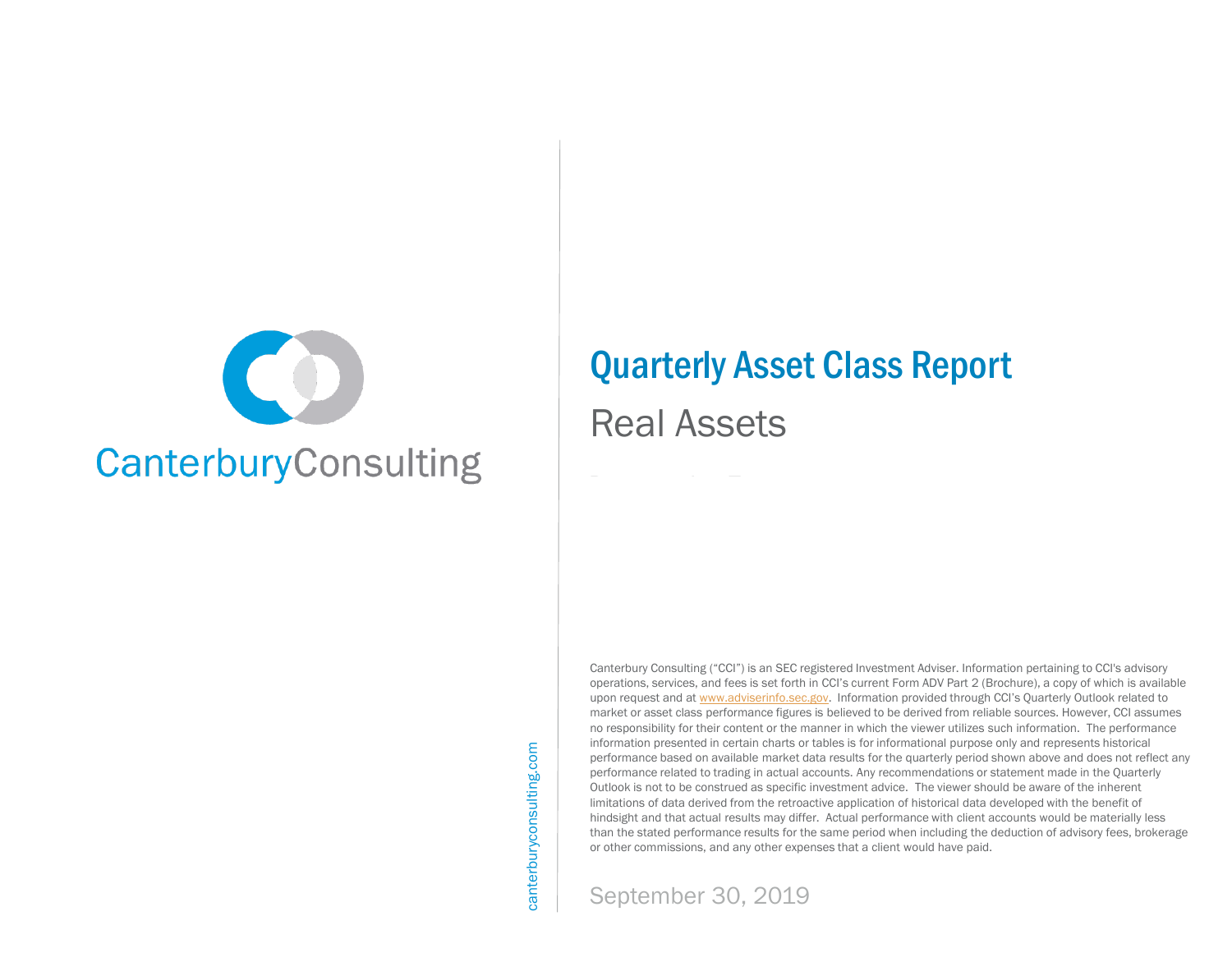## **Role in the Portfolio Real Assets**

Canterbury Consulting recommends and communicates asset-class strategy with the objective of constructing a diversified portfolio of real asset strategies designed to (in aggregate):

- Preserve purchasing power
- Generate uncorrelated returns to other asset classes
- Provide high risk-adjusted returns within the constraints of the two previous points



— Real assets are appropriate for investors with long time horizons (10+ years) and inflation linked liabilities.

- Canterbury's real asset portfolios are expected to deliver net of fees returns in excess of the diversified benchmark over full market cycles. The benchmark is equally weighted to TIPS, commodities, and commodity stocks:
	- 33% Barclays U.S. TIPS 1-5 Yr/ 33% Bloomberg Commodity / 17% S&P North American Natural Resources / 17% Alerian MLP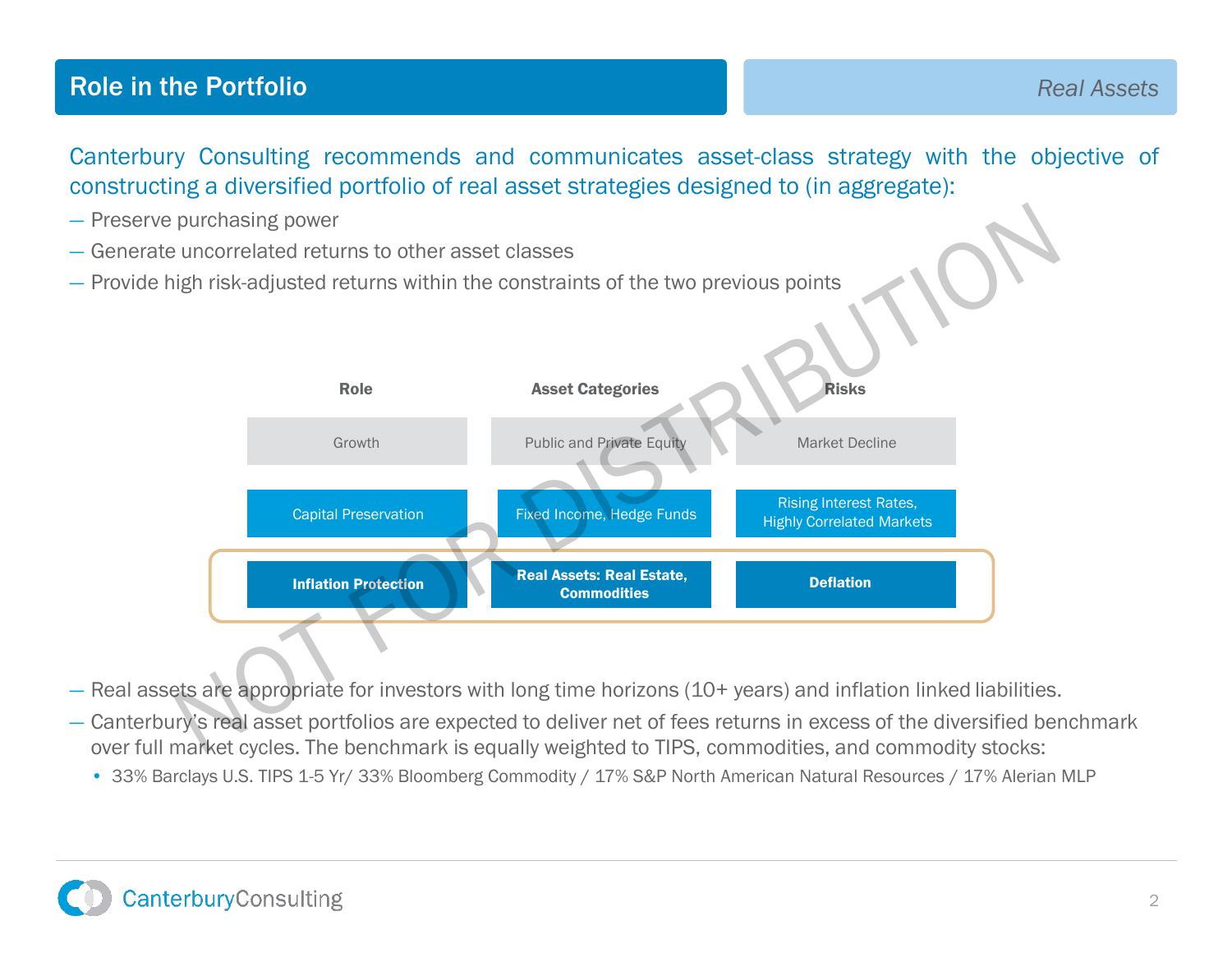## Asset Class Indicators

### CPI (YoY) 15M Non-Manufacturing Survey Prices<br>2.30 1.30 1.70 3.90 45.60 60.00 71.00 Forward 5-Year Breakeven Inflation U.S. Employee Hourly Wage (YoY)<br>1.34 1.58 3.25 1.50 2.90 3.40 Velocity of M2<br>
1.43 1.43<br>
1.74 -28.25 1.74<br>
1.74 -28.25<br>
1.74 -28.25<br>
1.74 -28.25<br>
1.74 -28.25<br>
1.74 -28.25<br>
1.74 -28.25<br>
1.74 -28.25 Capacity Utilization Case-Shiller Home Price (YoY)<br>68.82 13.70 13M Manufacturing PMI<br>47.80<br>47.80<br>47.80<br>225.75 CPI(YoY)  $\boxed{1.70}$  $1.58$ Forward 5-Year Breakeven Inflation 1.46 Velocity of M2 77.88 CapacityUtilization 60.00 ISM Non-Manufacturing Survey Prices 2.90 U.S. Employee Hourly Wage (YoY)  $-8.71$ BloombergCommodity Index (YoY) 2.00 Case-Shiller Home Price (YoY) 47.80 ISM Manufacturing PMI  $\boxed{\qquad \qquad 18.38}$ BalticDry Index (YoY) EXAMPLE MAN AN AN ARTICULAR CONTRACT AND AN ARTICULAR CONTRACT AND AN ARTICULAR CONTRACT AND ARRIVE CONTRACT AND ARRIVE CONTRACT AND ARRIVE CONTRACT AND ARRIVE CONTRACT AND ARRIVE CONTRACT AND ARRIVE CONTRACT AND ARRIVE CO

*Real Assets*

**Current** 

- Canterbury monitors several inflation and real asset indicators to help detect imbalances that are expected to cause price pressures.
- Most current asset class indicators are within their one standard deviation band. Manufacturing has entered contraction territory as shown by the PMI number dropping below 50.
- Oil markets fluctuated, but moved lower during the quarter as investors assessed the lack of global growth and demand. While geopolitical issues in Saudi Arabia and Venezuela affected oil supply, the lack of optimism over a U.S.- China trade deal had a significant impact on prices.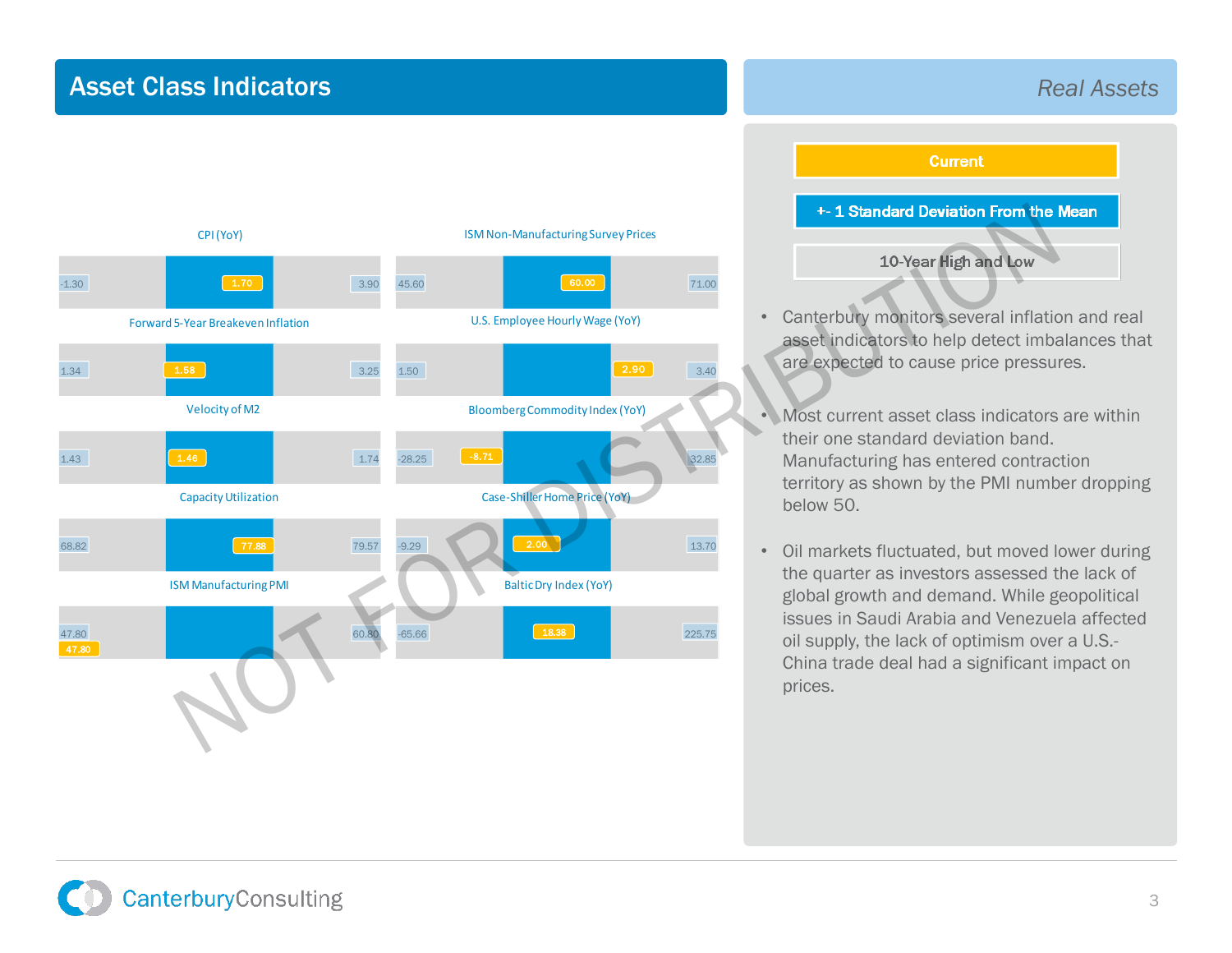## **Sub-Asset Class Statistics Real Assets Real Assets**

### Inflation Hedge  $1<sub>0</sub>$ Farmland Timberland Private Real Estate  $0.9$  $\log$  Avg)<br> $0.8$ abilty (Battin<br>0.7  $\overline{\mathbb{R}}$  $0.6$  $0.5$  $-2.0$

Farmland, Timberland, and REITs are screened from inclusion in real asset portfolios because they don't exhibit a sensitivity to inflation of greater than zero.





Infrastructure equities are screened from real asset portfolios because they have a correlation of greater than 0.8 to equities.

Risk-adjusted returns of the remaining asset classes are used to help optimize real asset portfolios.

*1) Based on 10-yr rolling data since inception 2) Takes average from 10-yr rolling data: FTSE NAREIT All Equity (1972), Bloomberg Commodity (1991), S&P NA Natural Resources (1996), Alerian MLP (1996), S&P Global Infra. (2002), NCREIF Property (1978), NCREIF Farmland (1992), NCREIF Timberland (1987), & Barclays US TIPS (1997) 3) as of June 30, 2018*